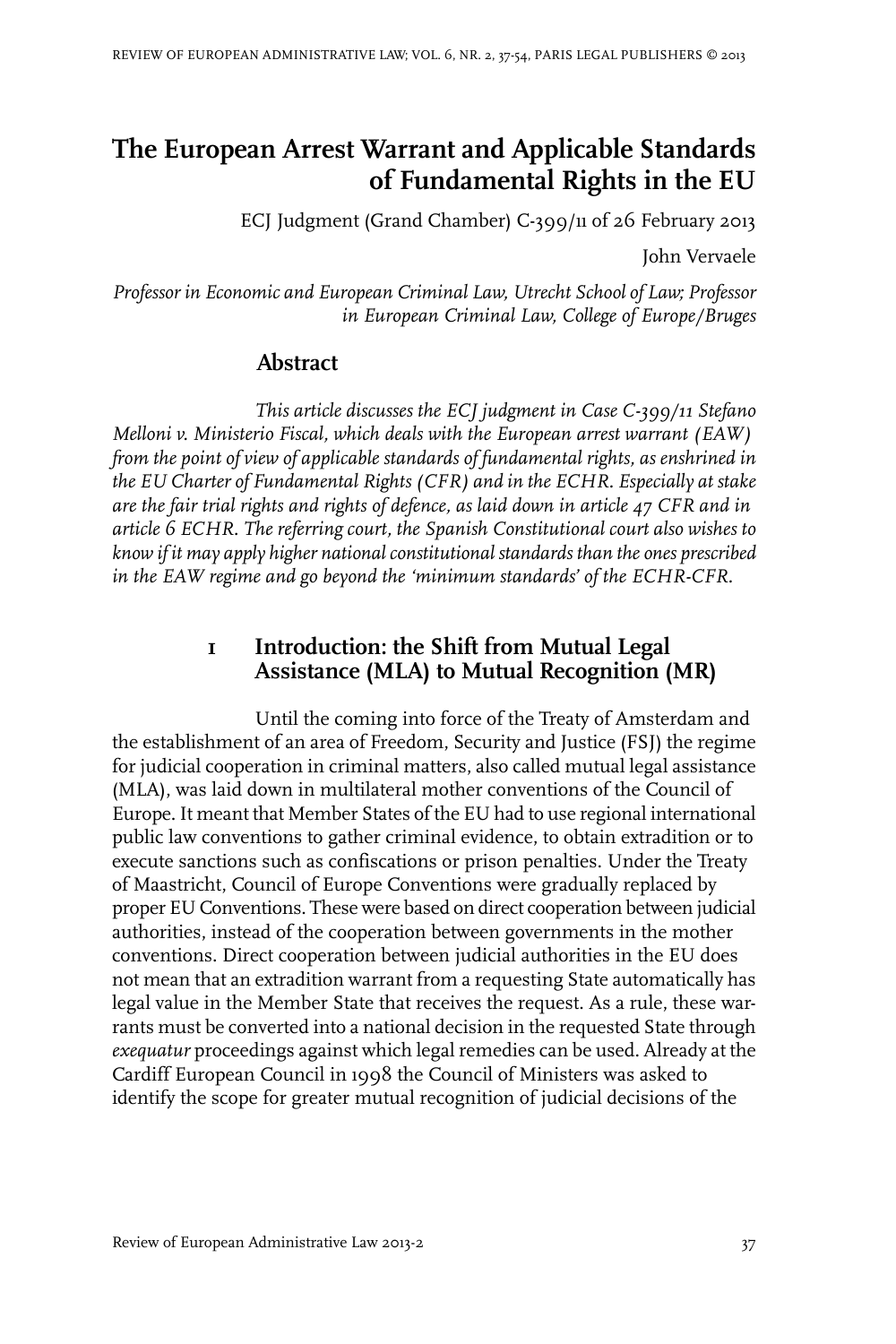Member States' courts.<sup>1</sup> The concept of mutual recognition was well-known in community law since the landmark decision of the ECJ in the *Cassis de Dijon* case and has also be applied by the community legislator in many substantive fields of the internal market with the aim of avoiding in detail harmonisation. However, extrapolating it to judicial decisions in criminal matters was not selfevident, as the harmonisation in the area of criminal procedure and applicable safeguards was very minimal or non-existent.

With the coming into force of the Treaty of Amsterdam, the European Council organised a special meeting on the area of FSJ in Tampere in 1999. In the Tampere conclusions mutual recognition (a concept that was not mentioned in the Treaty) had become a cornerstone of judicial cooperation in criminal matters and the aim was to replace all MLA conventions of the Council of Europe by proper EU MR instruments.<sup>2</sup> More specifically, the Council of Ministers and the Commission were asked to adopt, by December 2000, a raft of measures to implement the principle of mutual recognition. In 2000 the Commission published its Communication to the Council and the European Parliament: Mutual recognition of final decisions in criminal matters.<sup>3</sup> MR would apply to both court decisions and pre-trial decisions, as well as orders or warrants to gather evidence or to arrest and hand over suspects. The basic idea was that, despite the differences between the procedural regimes in the member states, they were all party to the ECHR and could thus trust each other. Mutual trust was presupposed and considered a sufficient ground to apply MR, even with little or no harmonisation. This means that MR orders were warrants from an issuing member state which had legal value in the area of FSJ and could thus be automatically executed without an *exequatur* procedure. Legal doubts concerning the order or warrant, linked to for instance, the legality of the evidence that served to justify the order or warrant, could only be challenged in the issuing member state. Were individual rights completely ignored? Not as such, in point no. 33 of the Tampere Conclusions, the European Council expressed the opinion that enhanced mutual recognition would also facilitate the judicial protection of individual rights. It must therefore needed to be ensured that the treatment of suspects and the rights of the defence, would not only not suffer from the implementation of the principle, but that the safeguards could even be improved through the process. The idea was that the Commission and the Council of Ministers should elaborate common minimum standards of procedural law

Presidency conclusion no. 39.

See Presidency conclusion no. 33 of the Tampere special European Council. For in depth analysis, see J. Ouwerkerk, *Quid Pro Quo? A comparativelaw perspective on the mutual recognition* 2 *of judicial decisions in criminal matters* (Intersentia 2011) and A. Suominen, *The principle of mutual recognition in cooperation in criminal matters: a study of the principlein four framework decisions and in the implementation legislation in the Nordic Member States* (Cambridge,Intersentia 2011).

 $3$  COM(2000) 495 final.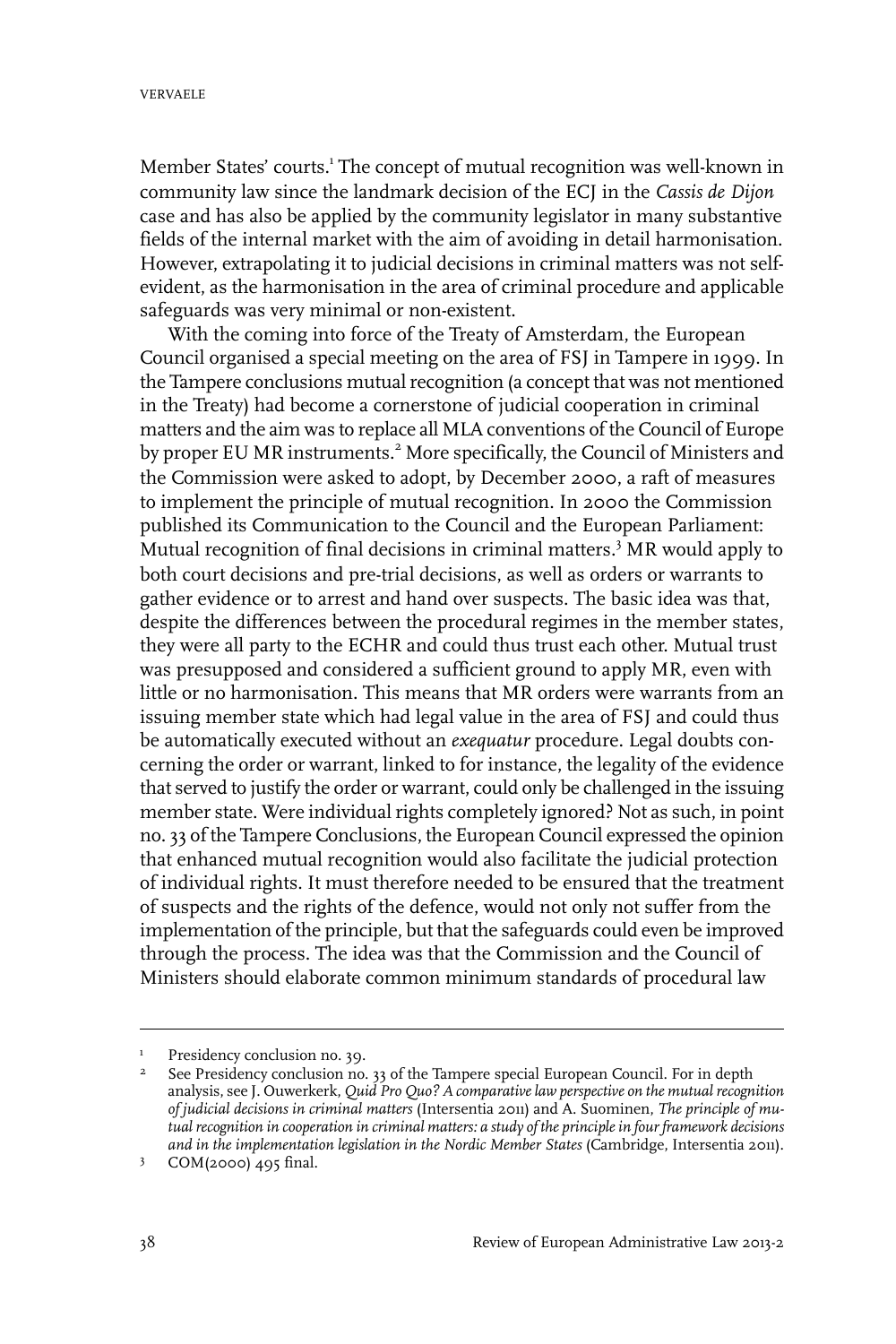that are considered necessary in order to facilitate the application of the principle of mutual recognition, respecting the fundamental legal principles of the member states.

In 2002 the Council of Ministers adopted the first mutual recognition instrument in criminal matters: the Framework Decision (FD) on the European arrest warrant and surrender procedures between member states (EAW).<sup>4</sup> This instrument was adopted under a fast track procedure following the events of 9/11 in New York and Washington DC, and was not accompanied by proposals on minimum procedural standards or the approximation of procedural safeguards. A European arrest warrant, be it to bring the suspect to trial or to execute the trial sentence, is based on mutual trust and must thus be recognised and executed, unless mandatory or optional grounds of non-recognition apply. The grounds have been strongly restricted in contrast to the refusal grounds under the MLA extradition treaty, and do not contain grounds that are based directly on a human rights clause. Only in the recitals can we find reference to fundamental rights:

'12) This Framework Decision respects fundamental rights and observes the principles recognised by Article 6 of the Treaty on European Union and reflected in the Charter of Fundamental Rights of the European Union(7), in particular Chapter VI thereof. Nothing in this Framework Decision may be interpreted as prohibiting refusal to surrender a person for whom a European arrest warrant has been issued when there are reasons to believe, on the basis of objective elements, that the said arrest warrant has been issued for the purpose of prosecuting or punishing a person on the grounds of his or her sex, race, religion, ethnic origin, nationality, language, political opinions or sexual orientation, or that that person's position may be prejudiced for any of these reasons.

This Framework Decision does not prevent a Member State from applying its constitutional rules relating to due process, freedom of association, freedom of the press and freedom of expression in other media.

(13) No person should be removed, expelled or extradited to a State where there is a serious risk that he or she would be subjected to the death penalty, torture or other inhuman or degrading treatment or punishment.'

The Commission was of the opinion that member states that implemented grounds of non-recognition in their national legislation that went beyond the ones foreseen in the articles were violating EU law. Non-recognition of EAW's based on a fair trial or due process reason were considered as not being in line

Council Framework Decision 2002/584/JHA on the European arrest warrant and surrender 4 procedure between Member States of 13 June 2002, *OJ* 2002 L. 190, p. 1). The decision has been amended by Council Framework Decision 2009/299/JHA of 26 February 2009, *OJ* 2009 L 81, p. 24.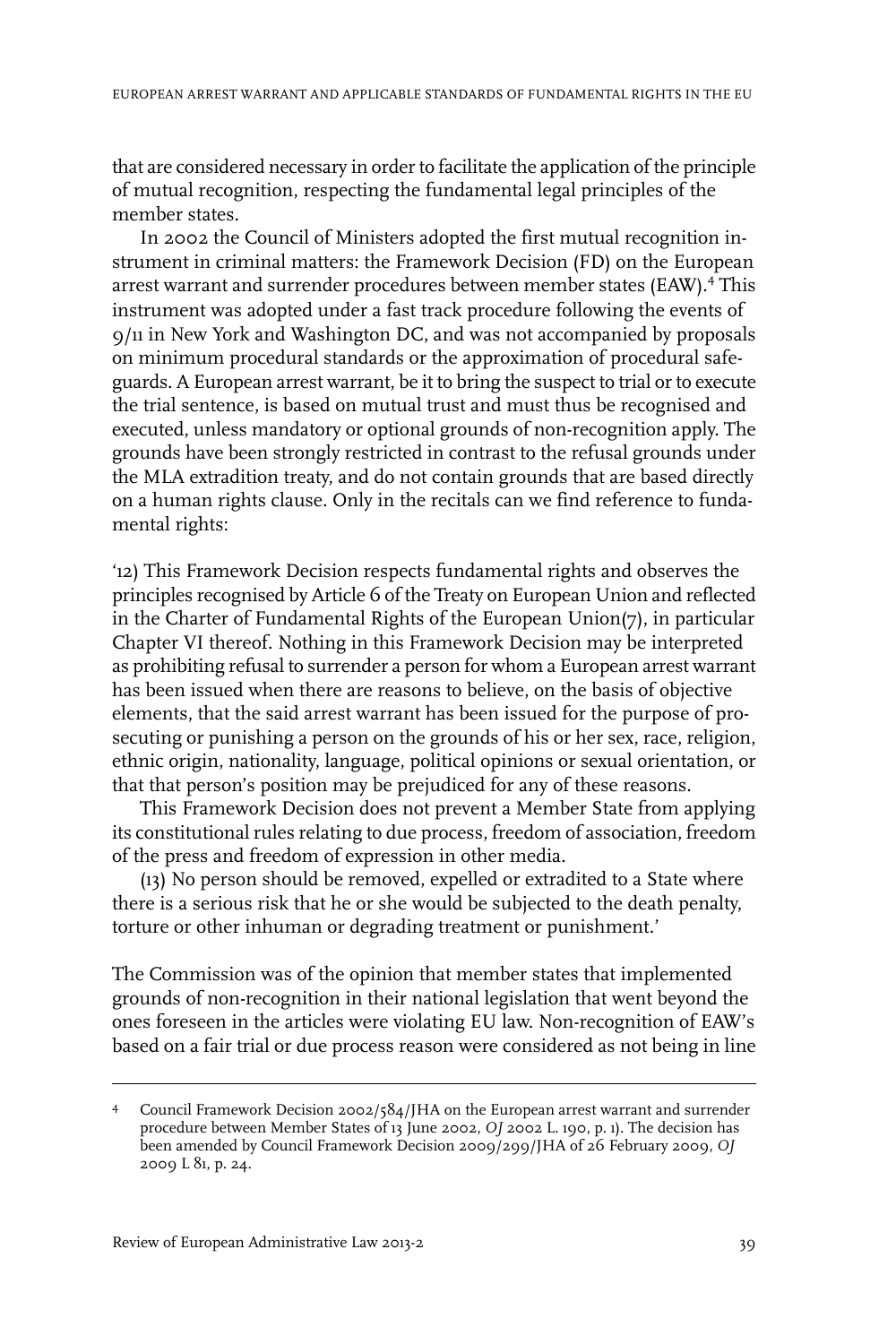with EU duties under the EAW FD.<sup>5</sup> Practice showed however that differences in member states' procedural regimes could lead to serious problems with EAW warrants, forinstance when it comes to the execution of convictions *in absentia*, an area in which legal traditions of member states can significantly differ. That which for one is constitutionally barred and thus *ordre public* is for another current practice. In 2009 the EAW FD was amended and a new article 4a was introduced, with the aim of strengthening mutual trust and to bring the practice in line with case law of the ECHR.<sup>6</sup> Article 4a precludes a refusal to execute the EAW issued for the purpose of executing a custodial sentence or a detention order if the person did not appear in person at the trial resulting in the decision where the person concerned, being aware of the scheduled trial, had given a mandate to a legal counselor, who was either appointed by him or by the State to defend him or her at the trial, and was indeed defended by that counselor at the trial. Practice and negotiation on new MR instruments, as the European Evidence Warrant ( $EEW$ )<sup>7</sup> showed that blind mutual trust let to a lack of confidence between judicial authorities and that minimal standards were indeed necessary. In the second FSJ programme (the Hague programme) legislative action was required in order to elaborate on the minimum approximation of procedural safeguards. Member states failed however in agreeing upon the draft framework decision $^8$  and it was not until the Lisbon Treaty that the first results were seen. In the Lisbon Treaty the mutual recognition principle was codified in article 67 (3) and article 82 (1) TFEU. Judicial cooperation in criminal matters in the Union shall be based on the principle of mutual recognition of judgments and judicial decisions and is a tool for achieving the aim of ensuring security (crime prevention and combating of crime) in the area of FSJ. Article 82(2) also links the MR tool to the harmonisation of minimum rules concerning mutual admissibility of evidence and rights of individuals in criminal procedure. MR and article 82(2) were used as legal basis for the first binding directives on procedural safeguards in criminal matters: the directive on right to translation

Report from the Commission based on Article 34 of the Council Framework Decision of 13 June 2002 on the European arrest warrant and the surrender procedures between Member States (SEC(2005) 267) – COM/2005/0063 final, point 2.2.1 5

Council Framework Decision 2009/299/JHA of 26 February 2009 amending Framework Decisions 2002/584/JHA, 2005/214/JHA, 2006/783/JHA, 2008/909/JHAand 2008/947/JHA, 6 thereby enhancing the procedural rights of persons and fostering the application of the principle of mutual recognition to decisions rendered in the absence of the person concerned at the trial, *OJ* 2009 L 81/24.

Council Framework Decision 2008/978/JHA of 18 December 2008 on the European evidence warrant for the purpose of obtaining objects, documents and data for use in proceedings in criminal matters, *OJ* 2008 L 350/72. 7

T. Spronken & G. Vermeulen, *EU Procedural Rights in Criminal Proceedings* (Intersentia 2009). <sup>8</sup>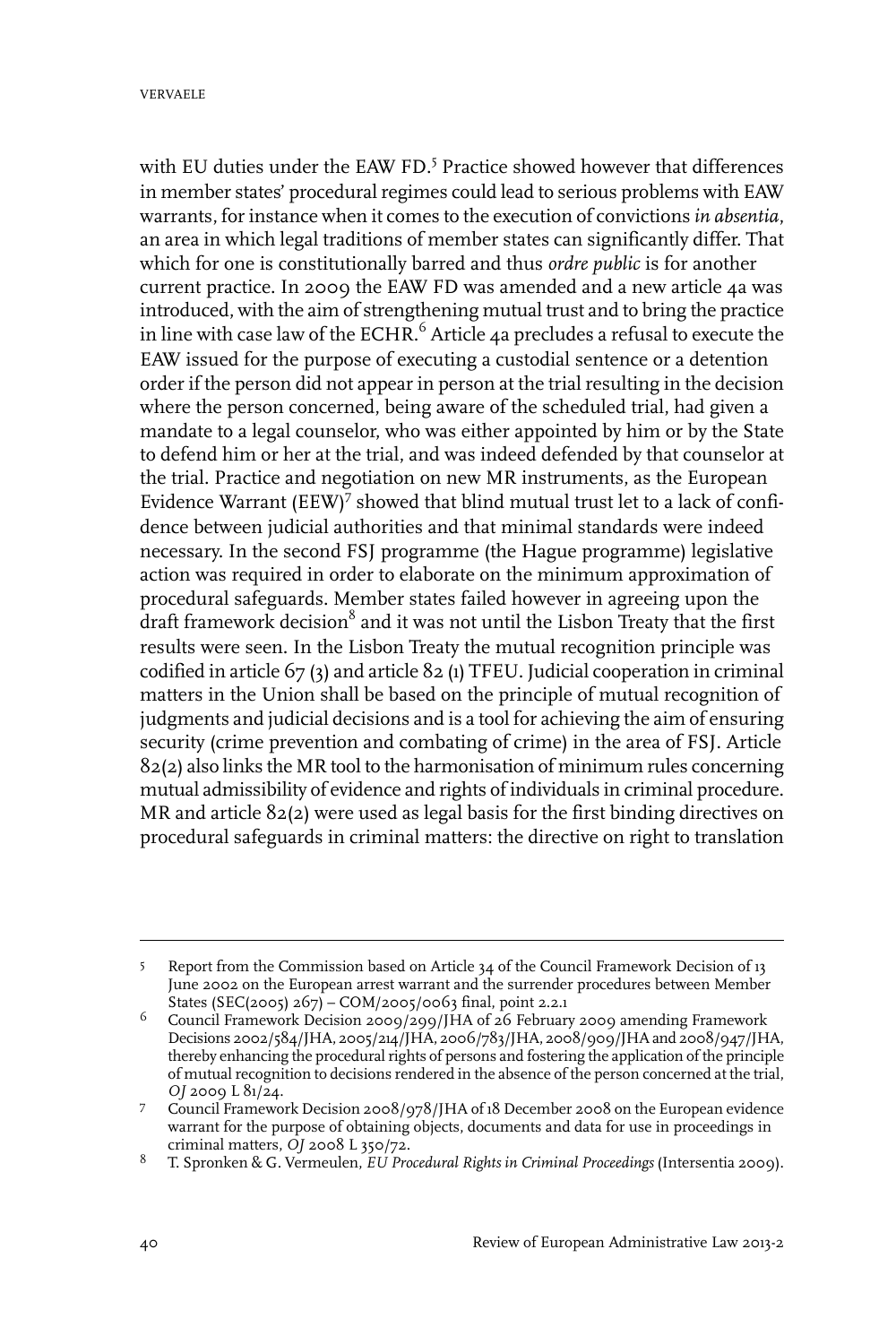and interpretation, $^9$  the directive on letters of rights $^{\mathsf{lo}}$  and a draft directive on right to access to a lawyer in criminal proceedings.<sup>11</sup> These results are of course only a first step and do not resolve all the human rights protection issues that might arise when issuing and executing EAW's, for instance when it comes to deprivation of liberty, access to the file/disclosure or right to a trial within a reasonable time.

#### **2 The Facts of the** *Melloni* **Case and Proceedings before the National Courts**

In 1996 the Criminal Division of the High Court (Audiencia Nacional) of Spain authorised the extradition of Mr Melloni to stand trial in Italy for suspicion of bankruptcy fraud. While awaiting extradition he was released on bail and fled justice. The prosecution in Italy continued and Mr Melloni appointed two bar lawyers for his defence. In first instance (Ferrara in 2000) and in appeal (Bologna in 2003) he was sentenced *in absentia* to 10 year's imprisonment. In 2004 the Italian Supreme Court of Cassation dismissed the appeal in cassation. In 2004 the Prosecutor's Office in Bologna issued an EAW for the execution of the sentence of 10 years imprisonment. Following his arrest in 2008 the Central Investigating Court referred the execution of the EAW to the Audiencia Nacional, which decided in the warrant's favour. The Audiencia Nacional ordered the execution of the EAW and was of the opinion that his rights of defence had been respected, since he had been aware from the outset of the forthcoming trial, deliberately absented himself and appointed two lawyers to represent and defend him in that capacity, at first instance, and in the appeal and cassation proceedings. Mr Melloni filed a constitutional petition (recurso de amparo) against the order of the Audiencia Nacional claiming that his fair trial rights under article 24(2) of the Spanish Constitution has been infringed and that the surrender to Italy would violate Spanish Constitutional case law that makes extradition or surrendering for executions of convictions *in absentia* conditional upon the re-trial of the case. By order of September 2008, the Constitutional Court of Spain declared the petition admissible and suspended enforcement of the EAW. Concerning the merits the Constitutional Court came to the conclusion that a decision of the Spanish judicial authorities to consent to extradition or surrender to countries which, in cases of very serious offences,

Directive of the European Parliament and of the Council on the right to interpretation and translation in criminal proceedings, *OJ* 2010 L 280/1. 9

<sup>&</sup>lt;sup>10</sup> Directive 2012/13/EU of the European Parliament and of the Council of 22 May 2012 on the right to information in criminal proceedings, *OJ* 2012 L 142/1.

Proposal for a Directive on the right of access to a lawyer in criminal proceedings and on the right to communicate upon arrest, COM (2011) 326 final. 11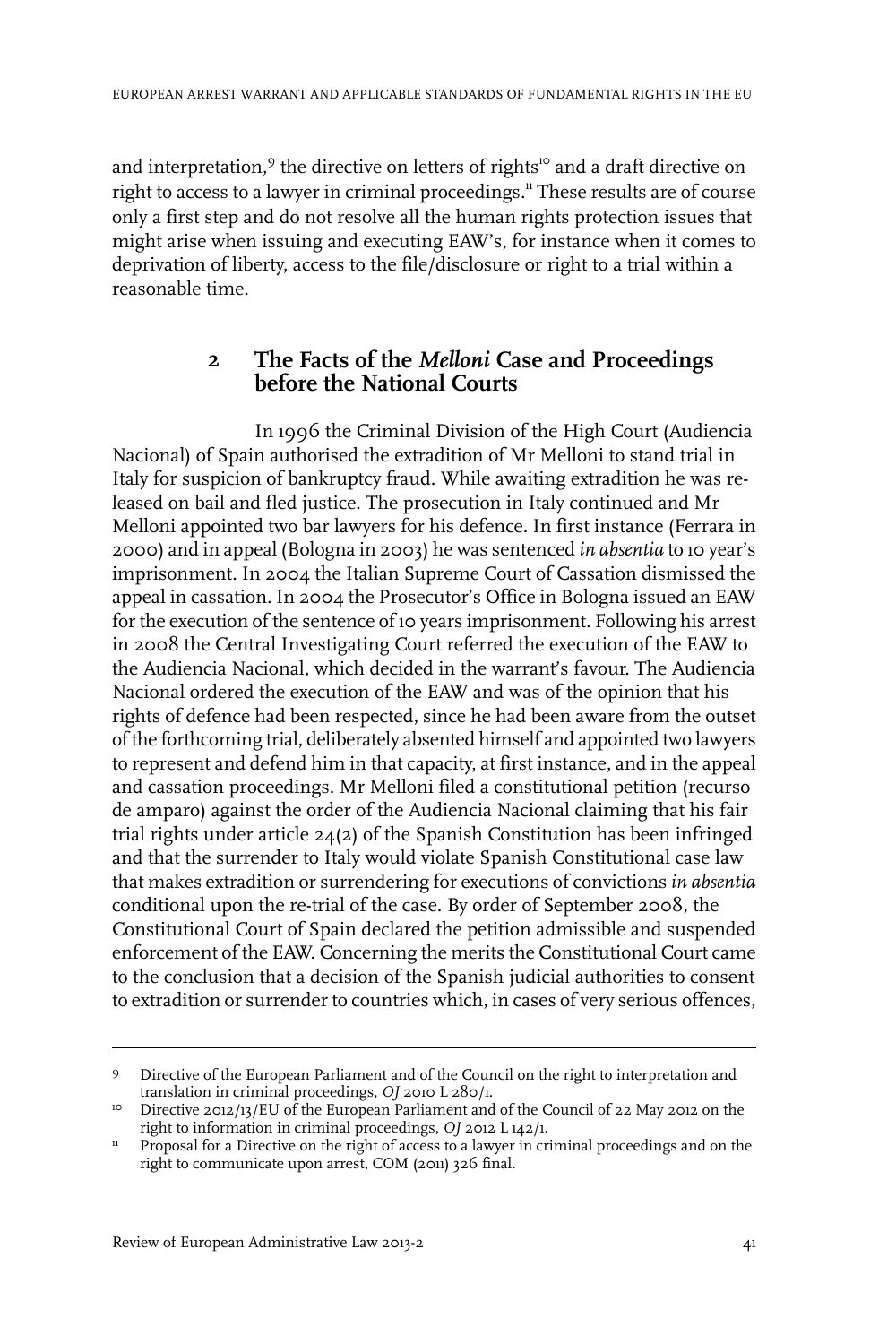allow convictions *in absentia* without making the extradition conditional upon the convicted party being able to challenge the same in order to safeguard his rights of defence, gives rise to an 'indirect' infringement of the requirements deriving from the right to a fair trial, in that such a decision undermines the essence of a fair trial in a way which affects human dignity. In the view of the Constitutional Court it is of no importance that FD 2009/29 does not apply, *ratione temporis,* to the main proceedings. The object of the main constitutional proceedings is to determine not whether the EAW of 2008 violated the Framework Decision of 2009, but whether it indirectly infringed the right to a fair trial protected by article 24(2) of the Spanish Constitution. FD 2009/299 must therefore, in the view of the Constitutional Court, be taken into account for determining what part of that right has 'external' effects. At the time of the assessment of constitutionality the FD was applicable law and national law is to be interpreted in conformity with FD's. In 2011 the Constitutional Court suspended the proceedings and referred to the ECJ the following questions for preliminary ruling:

'1. Must Article 4a(1) of Framework Decision 20022/584/ JHA, as inserted by Council Framework Decision 2009/299/JHA, be interpreted as precluding national judicial authorities, in the circumstances specified in that provision, from making the execution of a European arrest warrant conditional upon the conviction in question being open to review, in order to guarantee the rights of defence of the person requested under the warrant?

2. In the event of the first question being answered in the affirmative, is Article 4a(1) of Framework Decision 2002/584/JHA compatible with the requirements deriving from the right to an effective judicial remedy and to a fair trial, provided for in Article 47 of the Charter …, and from the rights of defence guaranteed under Article 48(2) of the Charter?

3. In the event of the second question being answered in the affirmative, does Article 53 of the Charter, interpreted schematically in conjunction with the rights recognised under Articles 47 and 48 of the Charter, allow a Member State to make the surrender of a person convicted *in absentia* conditional upon the conviction being open to review in the requesting State, thus affording those rights a greater level of protection than that deriving from Union law, in order to avoid an interpretation which restricts or adversely affects a fundamental right recognised by the Constitution of the first-mentioned Member State?'

## **3 The Advocate General's Opinion**

Advocate General (AG) Bot first deals with the question of admissibility of the reference as the Spanish Prosecution Service, several member states (Belgium, Germany and the UK) and the Council have maintained that the reference should be considered inadmissible. Their arguments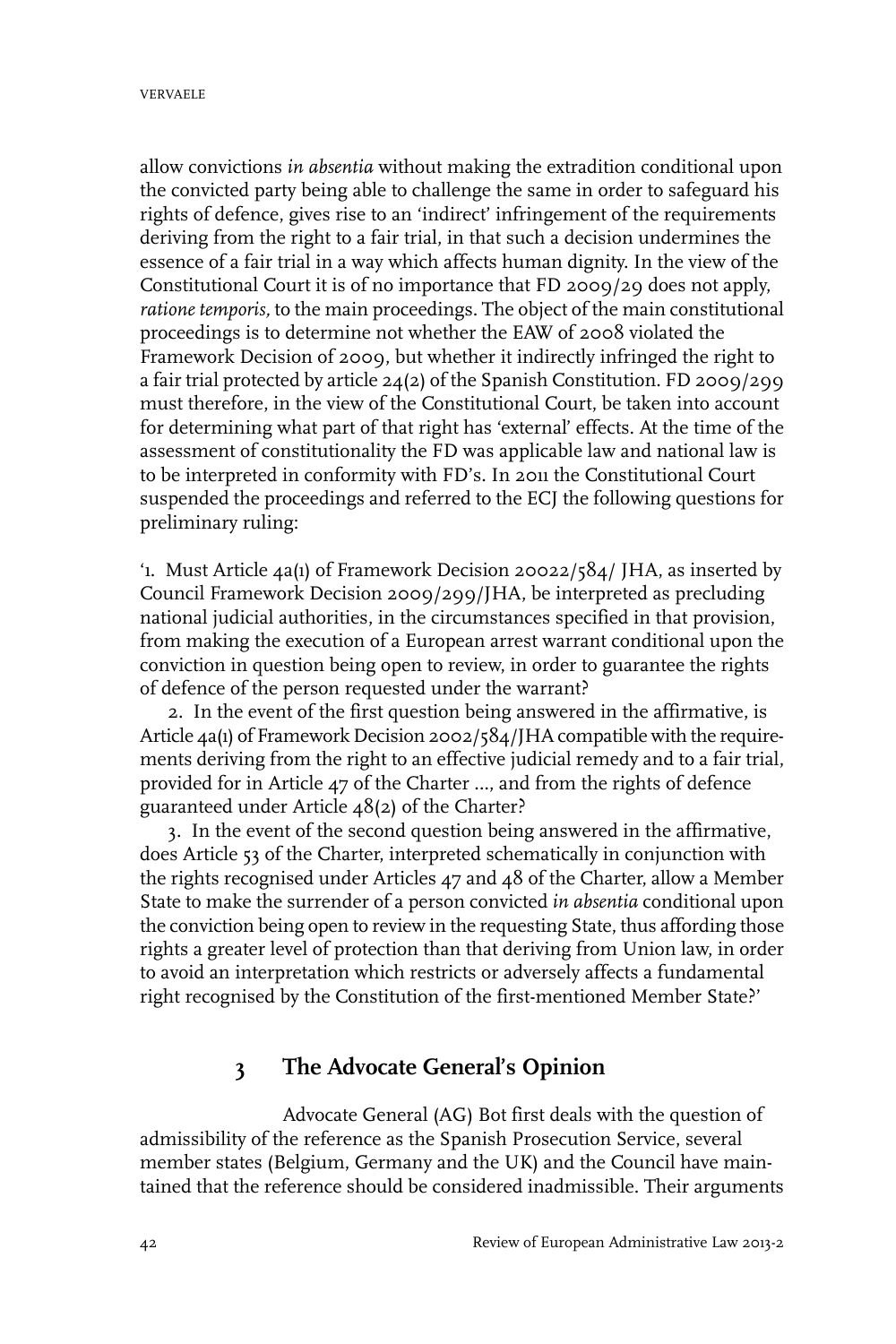are twofold: the inapplicability, *ratione temporis,* of FD 2009/299 and the Italian deferral under article 8(3) of FD 2009/299, by which the FD is only applicable from January 2014, make the raised questions hypothetical. The AG does not subscribe to those arguments. He considers article 4a a procedural rule that applies to the surrender procedure at issue in the main proceedings, which are ongoing. Article 4a is not a substantive rule and can be applied to situations existing before its entry into force. Concerning the Italian time deferral, the AG is not convinced that it makes the ECJ's reply, for the purpose of resolving the main proceedings, pointless. He moreover indicates that January 2014 is a final deadline. Therefore, a reply from the ECJ will be useful to enable the Constitutional Court and the executing judicial authority to rule on the surrender procedure. In addition, he underlines the particular nature of the constitutional petition and review and is of the opinion that in these circumstances the ECJ would probably agree to reply even if the time limit for transposition of that FD had not yet expired.

On the first question related to the compatibility between the Spanish regime, making extradition/surrender conditional upon retrial in case of *in absentia* proceedings, and article 4a(1)(a) and (b) of the FD, the AG does not share the referring Constitutional Court's doubts. In the AG's view article 4a is clear. There is an optional ground for non-execution of an EAW in case of *in absentia* proceedings, but this is accompanied by four exceptions in which the executing judicial authority may not refuse to execute the EAW in question. The situation of *Melloni* falls within these exceptions as he has been summoned and presented by a counselor in trial. In this scenario *Melloni* must be regarded as having waived his right to appear at the trial and can therefore not invoke a right to a retrial. To allow the executing judicial authority to make the surrender of the person concerned conditional upon the possibility of retrial would be tantamount to adding a ground for non-recognition of the EAW. In the view of the AG that would go against the EU legislature's stated intention to provide an exhaustive list, for reasons of legal certainty, of circumstances in which it must be considered that the procedural rights of a person who has not appeared in person at his trial have not been infringed and that the EAW must therefore be executed.

By its second question, the Spanish Constitutional Court asks the ECJ to rule on whether article 4a(1) of the FD is compatible with the requirements deriving from the second paragraph of article 47 and article 48(2) of the CFR, corresponding respectively to article 6(2) and article 6(3) ECHR. By applying article 52 of the CFR, the AG refers to the synthesis of general principles concerning judgments rendered *in absentia* that can be found in the ECrtHR Cases *Sejdovic v. Italy, Haralampiev v. Bulgaria* and *Idalov v. Russia*. Proceedings held in the absence of the accused are not always incompatible with the ECHR. The ECrtHR has elaborated several general principles by which absence of the accused can nevertheless lead to the fairness of the proceedings as a whole (presence of defence lawyer or retrial on the merits in appeal, etc.). The AG considers that article 4a(1) is a codification of these general standards. The ECJ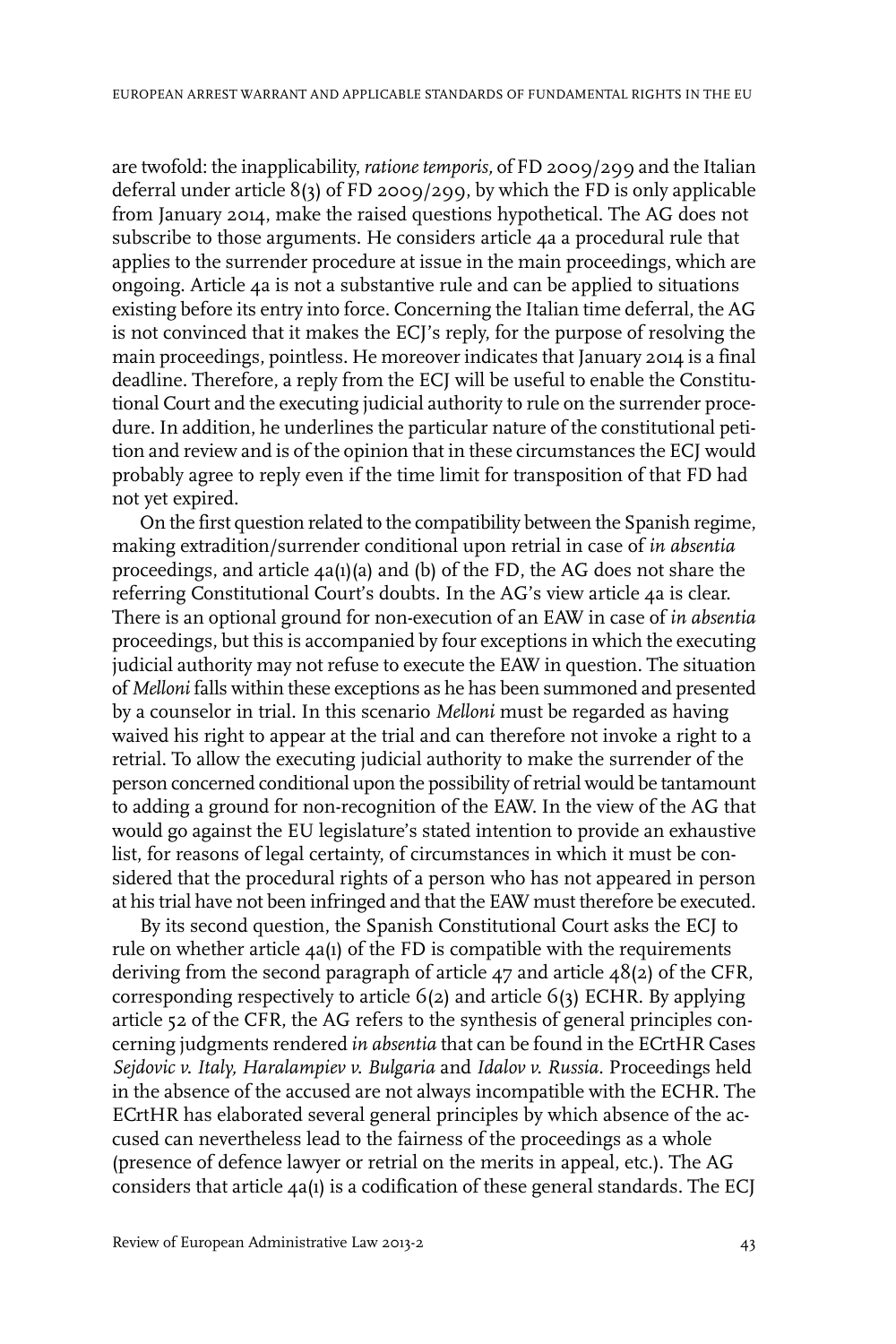cannot rely on the constitutional traditions common to the member states to apply a higher level of protection, as FD 2009/299 is the result of an initiative of seven member states and has been adopted by all the member states, by which it can be presumed that a large majority of the Member States does not share the view taken by the Spanish Tribunal Constitucional in its case law. He comes to the conclusion that the validity of article 4a(1) FD is not called into question by the second paragraph of article  $47$  CFR (fair trial) and article  $48(2)$ CFR (rights of the defence).

The third question is by far the most interesting one, as the Constitutional court asks the ECJ, in essence, to rule on whether article 53 CFR allows an executing judicial authority, in accordance with its national constitutional law, to make the execution of an EAW subject to the condition that the person who is subject of the warrant is entitled to a retrial in the issuing member state, even though the application of such a condition is not authorised by article 4a(1) FD. The Constitutional Court refers itself to three possible interpretations of article 53 CFR. The first is one is qualifying article 53 as a minimum standards of human rights (as in international human rights law), allowing Member States to apply a higher standard. The second one is that article 53 CFR aims to define the scope of the CFR, by indicating in accordance with article 51 CFR that where EU law applies the CFR applies and that where EU law does not apply a higher or lower standard than the CFR can be applied. The third one would be a variation on the first and second one depending on the specific problem and context. The AG strongly rejects the first interpretation, as it infringes the principle of the primacy of EU law. It is settled case law that recourse to provisions of national law, even of a constitutional order, to limit the scope of EU law would have the effect of impairing the unity and efficacy of that law<sup>12</sup> and thus prejudice the uniform and effective application of EU law within the member states as well as undermining the principle of legal certainty. Finally, the interpretation also deviates from the long-standing tradition of protecting of fundamental rights within the EU, that must be ensured within the framework of the structure and objectives of the EU, including the area of freedom, security and justice. Human rights protection must be adjusted to its context. The necessary uniformity of application of EU law and the construction of the area of freedom, security and justice are specific contextual interests that cannot be taken into account by national constitutional standards and can legitimise adjustments to the level of human rights protection, depending on the different interests at stake. In its view the EAW FD has laid down an uniform mechanism of MR, including procedural guarantees, in the cross-border dimension of the area of freedom, security and justice. The AG subscribes to the second interpretation

<sup>&</sup>lt;sup>12</sup> See, inter alia, Case 11/70 *Internationale Handelsgesellschaft* [1970] ECR 1125, paragraph 3; Case C-473/93 *Commission v. Luxembourg* [1996] ECR I-3207, paragraph 38; and Case C-409/06 *Winner Wetten* [2010] ECR I-8015, paragraph 61.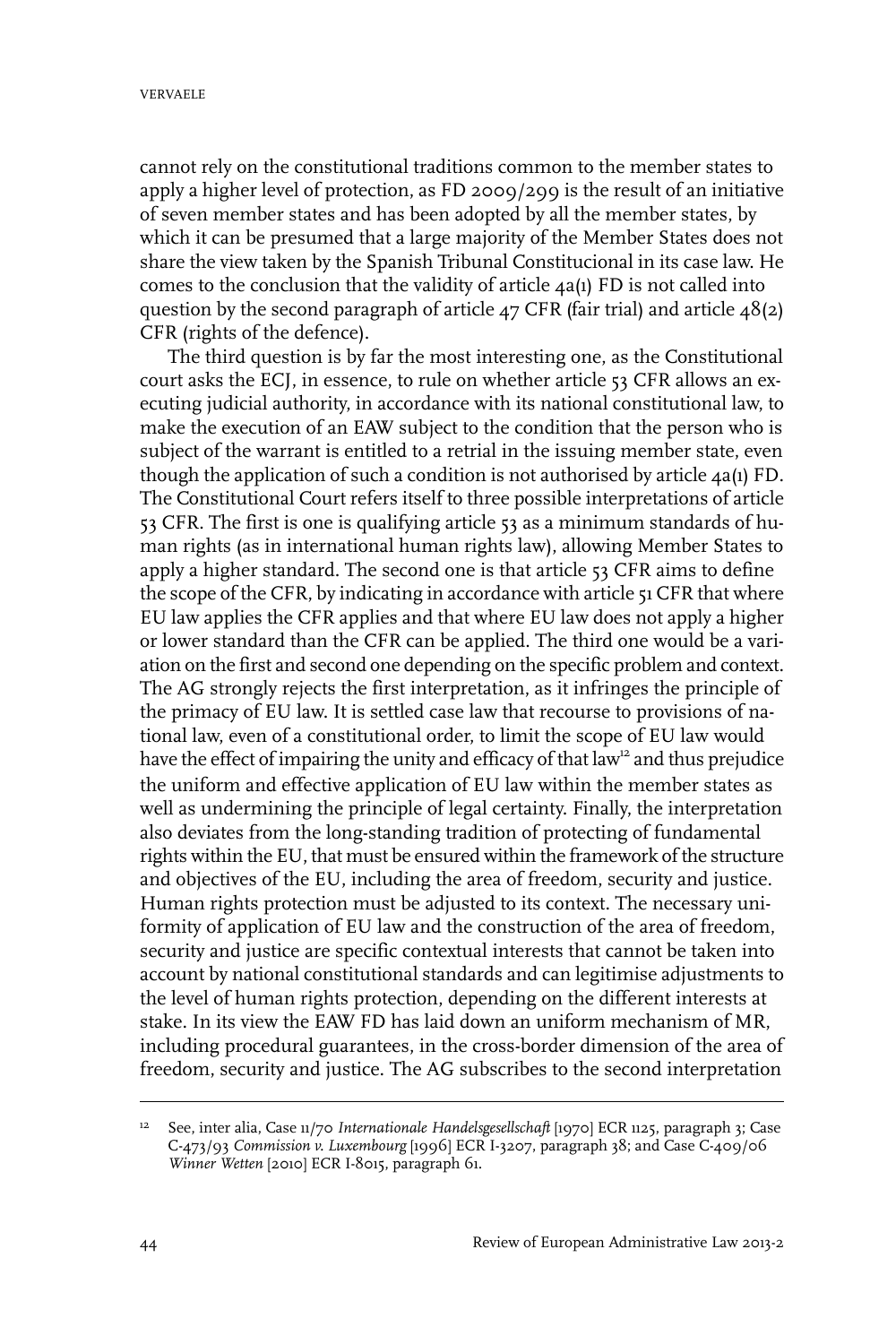given by the Constitutional Court and proposes that the ECJ answerthe question in the negative. In AG's view this answer would not infringe article 4(2) TEU, by which the EU is required to respect the national identities of the Member States, inherent in their fundamental structures. Fair trial rights and rights of defence of judgments rendered in absentia are not covered, in the AG's opinion, by the concept of the national identity of the Kingdom of Spain.

## **4 The Court of Justice's Ruling**

As to the admissibility of the referral for a preliminary ruling, the ECJ recalls its standing case law, by which the Court is in principle bound to give a ruling and can only set aside the request exceptionally : the interpretation sought by the national court bears no relation to the actual facts of the main action or its purpose or where the problem is hypothetical. This does not apply, according to the ECJ, to this referral. The very wording of article 8(2) of FD 2009/299 makes it clear that, as from 28 March 2011, that decision shall apply without any distinction prior or subsequently to that date. The ECJ also refers to its settled case law, according to which procedural rules, as with those applicable in *Melloni*, are generally held to apply to all proceedings pending at the time they enter into force, whereas substantive rules are usually interpreted as not applying to situations existing before their entry into force.<sup>13</sup> Finally, the mere fact that the Italian state decided that the FD would enter into force on a a later date does not make the request for a preliminary ruling inadmissible, as the national court wished to take into consideration the relevant provisions of EU law to determine the substantive content of the right to a fair trial guaranteed by article 24(2) of the Spanish Constitution. Following all this considerations the ECJ declares the preliminary ruling from the Spanish Tribunal Constitucional admissible.

On the first question related to the compatibility between the Spanish regime, making extradition/surrender conditional upon retrial in case of *in absentia* proceedings, and article 4a(1)(a) and (b) of the FD, the ECJ recalls the purpose of the replacement of MLA by MR and refers extensively to its interpretation of MR and EAW in its judgment in Case C-396/11 *Ciprian Vasile Radu.*<sup>14</sup> The EAW FD seeks, by the establishment of a new simplified and more effective system for the surrender of persons convicted or suspected of a crime, to enhance judicial cooperation with a view to achieving the objectives of the area of FSJ, by basing itself on a high degree of confidence and trust which should exist

<sup>&</sup>lt;sup>13</sup> Joined Cases 212/80 to 217/80 *Meridionale Industria Salumi and others*, 1981, ECR 2735, par. 9; Case C-467/05 *Dell'Orto*, 2007, ECR I- 5557, par. 48 and Case C-296/08 PPU *Santesteban Goicoechea*, par. 80.

<sup>&</sup>lt;sup>14</sup> C-396/11 *Ciprian Vasile Radu*, Judgment of 29th January 2013.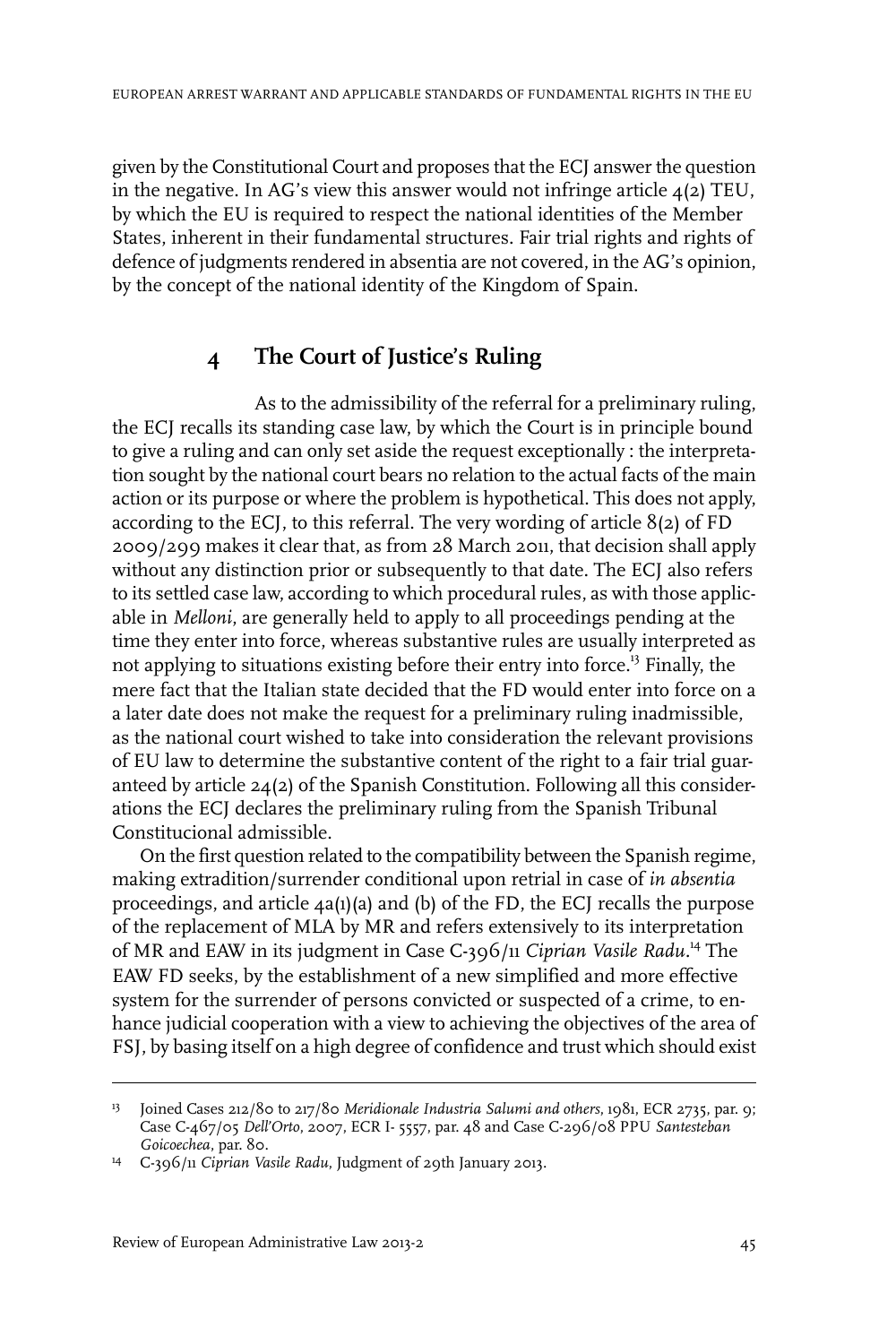between the member states. Under article 1(2) of the EAW FD member states are in principle obliged to execute an EAW, unless exceptions are provided as mandatory or optional grounds for non-executions in articles 3, 4 and 4a. Moreover, the execution of an EAW can be made subject solely to the conditions set out in article 5 FD EAW. In order to determine the scope of article 4a(1) the ECJ is examines its wording, scheme and purpose. Concerning the wording, the ECJ fully follows the opinion of the AG and also confirms this through the analysis of the purpose of the provision, the aim of which is the execution of the EAW *in absentia* cases provided certain conditions are fulfilled to guarantee fair trial and defence rights. Finally, the ECJ finds that the objectives pursued by the EU legislature, as expressed in the recitals 2-4 FD EAW also confirm the AG's opinion. The ECJ concludes that the FD EAW solution in relation to *in absentia* decisions does not infringe the rights of the defence. The FD EAW must be interpreted as precluding the executing judicial authorities from making the execution of an EAW, for the purpose of executing a sentence, conditional upon the conviction rendered *in absentia* being open to review in the issuing Member State.

By its second question, the Spanish Constitutional Court asks the ECJ to rule on whether article 4a(1) of the FD is compatible with the requirements deriving from the right to an effective judicial remedy and to a fair trial, provided for in articles 47 and 48(2) CFR, corresponding respectively to article 6(2) and article 6(3) ECHR. The ECJ underlines that the right of the accused to appear in person at his trial is an essential component of the right to a fair trial, but that that right is not absolute. In case the accused did not appear in person, but was informed of the date and place of trial or was defended by a legal counselor to whom he had given a mandate to do so, there is no violation of the right to a fair trial in EU law and that interpretation is in line with case law of the ECHR. The very objective of the FD EAW was to enhance the procedural rights of persons subject to criminal proceedings whilst improving mutual recognition of judicial decisions between Member States and this has been laid down in article 4a(1)(a) and (b) of the FD EAW. It follows from the reasoning that article 4a(1) is compatible with the requirements under Articles 47 and 48(2) CFR.

As to the third question the ECJ rephrases it slightly, but without changing the content or narrowing it down:

'The national court asks, in essence, whether Article 53 of the Charter must be interpreted as allowing the executing Member State to make the surrender of a person convicted *in absentia* conditional upon the conviction being open to review in the issuing Member State, in order to avoid an adverse effect on the right to a fair trial and the rights of the defence guaranteed by its constitution'.<sup>15</sup>

<sup>&</sup>lt;sup>15</sup> Point 55.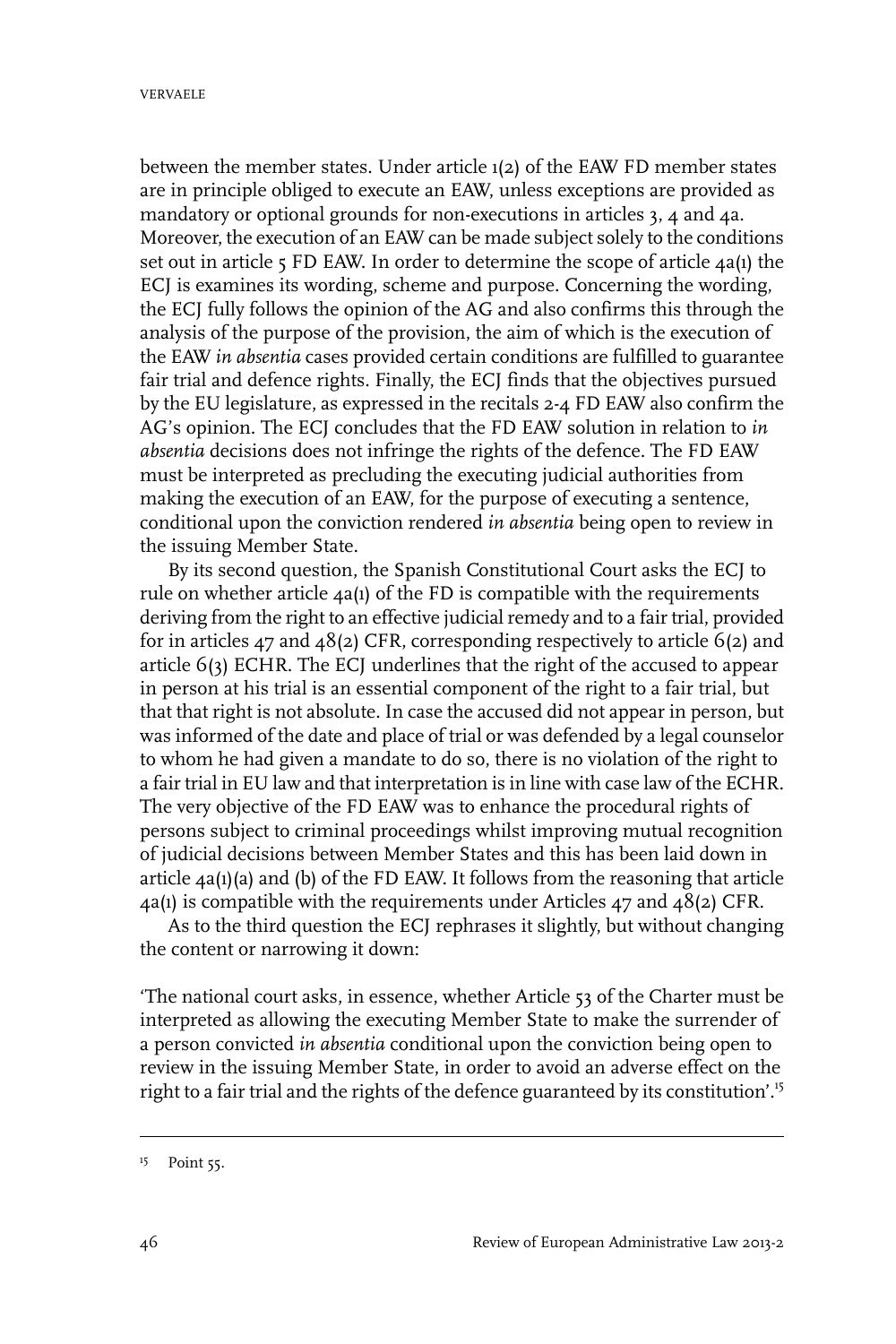The ECJ summarises first the interpretation envisaged of article 53 by the Spanish Constitutional Court: article 53 would give general authorisation to a Member State to apply the standard of protection of fundamental rights guaranteed by its constitution when that standard is higher than that deriving from the Charter and, where necessary, to give it priority over the application of provisions of EU law. This would *in casu* make it possible to apply higher constitutional standards to the EAW than the ones foreseen in article 4a(1) FD EAW and thus to widen the grounds of non-recognition or to impose new requirements for the execution of the EAW. The ECJ rejects this interpretation categorically:

'That interpretation of Article 53 of the Charter would undermine the principle of primacy of EU law inasmuch as it would allow a Member State to disapply EU legal rules which are fully in compliance with the Charter where they infringe the fundamental rights by that State's constitution'.<sup>16</sup>

The ECJ underlines that it is settled case-law that, by virtue of the principle of primacy, which is an essential feature of the EU legal order, rules of national law, even of a constitutional order, cannot be allowed to undermine the effectiveness of EU law on the territory of a Member State. When it comes to the interpretation of article 53 CFR the ECJ recognises that national authorities and courts remain free to apply national standards of protection of fundamental rights. However the ECJ restricts this freedom very clearly, as the level of protection provided by the Charter, as interpreted by the Court, and the primacy, unity and effectiveness of EU law cannot thereby comprised. The ECJ underlines that the adoption of FD 2009/299 was intended to remedy the difficulties associated with the mutual recognition of decisions rendered in absence of accused, arising from the differences in fundamental rights protection in the Member States. The FD 2009/299 effect a harmonization of the conditions of execution of a EAW in the event of a conviction rendered *in absentia*, which reflects the consensus reached by all the Member States regarding the scope to be given under EU law to the procedural rights enjoyed by persons convicted *in absentia* who are the subject of a EAW. *In casu,* if the Spanish Constitutional Court would apply a higher standard of protection it would cast doubt on the uniformity of the standard of protection of fundamental rights as defined in the FD, undermine the principles of mutual trust and recognition and therefore comprise the efficacy of the FD EAW. The ECJ comes thus to the conclusion that article 53 CFR must be interpreted as not allowing a Member State to make the surrender a of person convicted *in absentia* conditional upon the conviction being open to review in the issuing Member State. In other words the FD EAW

 $16$  Point  $58$ .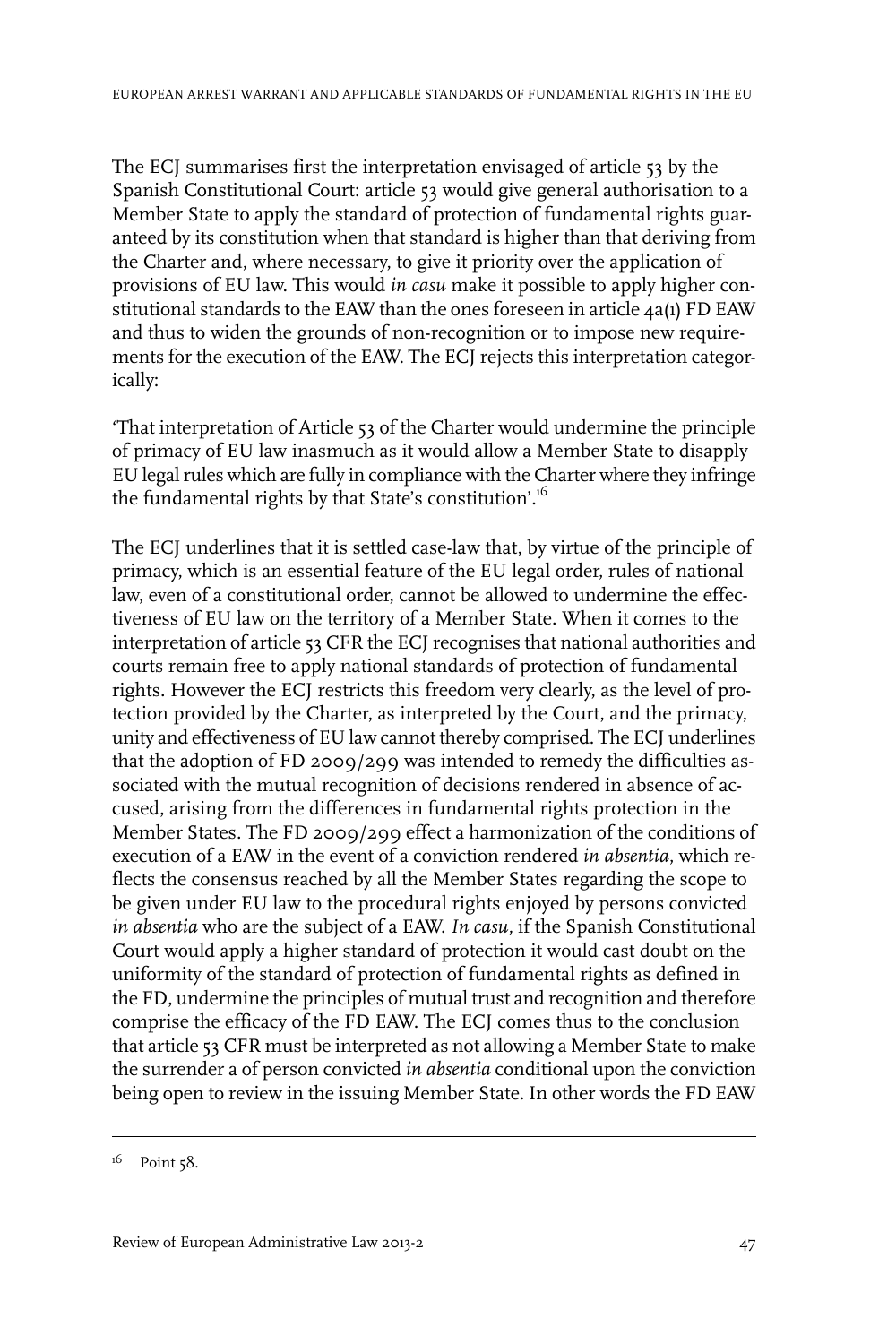and article 4a(1) in particular contains an exhaustive and harmonised system of non-recognition grounds and requirements that has strike a balance between due process and judicial efficiency.

## **5 Case Commentary**

In the first two questions the ECJ deals with the compatibility of the *in absentia* requirements under the FD EAW. In line with the AG's reasoning the ECJ comes to the convincing conclusion that the provisions contained in art 4a(1) are fully compatible with the requirements of effective judicial remedy and fair trial under articles 6(2) and 6(3) ECHR and articles 47 and 48(2) CFR. The ECJ refers to relevant decisions of the ECrtHR, as ECrtHR, *Medenica v. Switzerland*, no. 20491/92, § 56 to 59, ECHR 2001-VI; *Sejdovic v. Italy* [GC], no. 56581/00, § 84, 86 and 98, ECHR 2006-II; and *Haralampiev v. Bulgaria*, no. 29648/03, § 32 and 33, 24 April 2012.

This first step is a very important one, as the FD EAW aims achieve mutual trust and confidence between the judicial authorities not only in order to enhance effective judicial cooperation, but also to enhance the procedural safeguards of suspects involved. The in absentia requirements of the FD EAW are a harmonised compromise that aims to combine crime control and due process. That the ECJ considers it in line with the requirements of the case-law of the ECrtHR comes as no surprise given that the content of the amended FD EAW in 2008 is a codified version of the ECrtHR case-law to the related subject. The ECJ sees no necessity to go beyond the minimum requirements of the ECrtHR. That the ECJ finds the solution is a reasonable balance between judicial efficiency and human rights comes also as no surprise, as the FD EAW was deliberately amended in 2008 for that purpose.

Significantly more complicated and of a more fundamental nature is the third question related to article 53 CFR, certainly taking into account that the EAW has been the object of constitutional review and clashes in several Member States in the past.<sup>17</sup> Article 53 CFR stipulates that:

'Nothing in this Charter shall be interpreted as restricting or adversely affecting human rights and fundamental freedoms as recognised, in their respective fields of application, by Union law and international law and by international agreements to which the Union, the Community or all the Member States are party, including the European Convention for the Protection of Human Rights and Fundamental Freedoms, and by the Member States' constitutions'.

J. Komarék, 'European constitutionalism and the European arrest warrant: contrapunctual principles in disharmony', 44 *CML Rev.*, 2007, 9-40. 17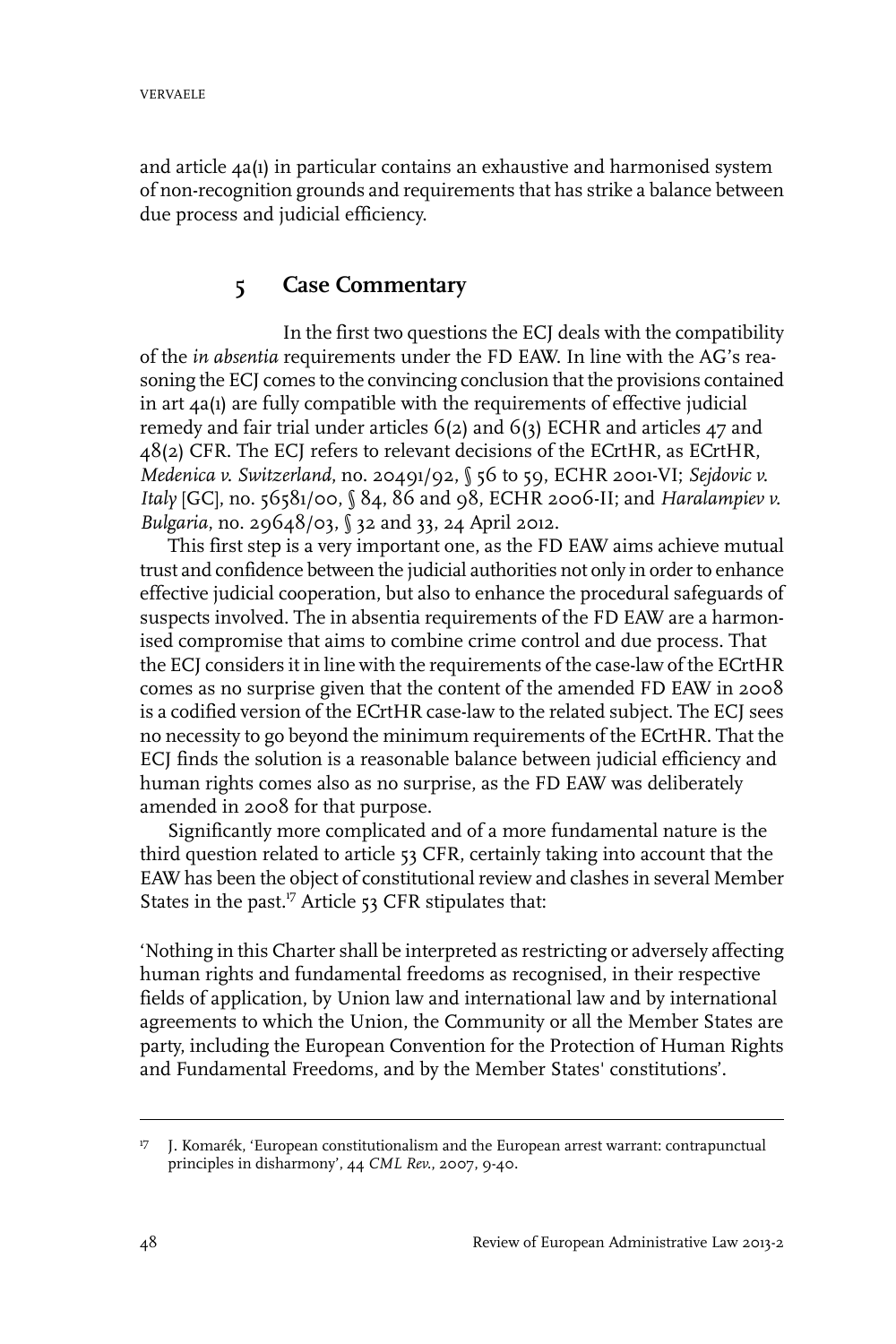Such a reference is a classic one in international human rights treaties. Article 53 ECHR for instance stipulates:

'Nothing in this Convention shall be construed as limiting or derogating from any of the human rights and fundamental freedoms which may be ensured under the laws of any High Contracting Party or under any other agreement to which it is a Party'.

The aim of article 53 ECHR is clearly to establish a mandatory minimum standard, which means that existing or new higher standards of Contracting Parties are allowed. The main interpretation of the Spanish Constitutional Court did in fact follow this reasoning, but applied to article 53 CFR. This would mean that the Spanish Constitutional Court could apply its more protective human rights protection, which goes beyond the minimum standard of the ECHR and of the equivalent standard under the CFR. This interpretation made by the Spanish Constitutional Court is fully in line with its opinion of  $2004^{18}$  on the relationship between the ECHR/CFR and national constitutional law. In its opinion, at the request of the Spanish Government, the Spanish Constitutional Court declared the draft Constitutional Treaty in line with the Spanish Constitution and did not see great difficulties with the CFR as it contained, in its opinion, only minimum standards in the same way as the ECHR.<sup>19, 20</sup>

Idem, point 6: 'Significa, sencillamente, que el Tratado asume como propia la jurisprudencia de un Tribunal cuya doctrina ya está integrada en nuestro Ordenamiento por la vía del art. 10.2 19 CE, de manera que no son de advertir nuevas ni mayores dificultades para la articulación ordenada de nuestro sistema de derechos. Y las que resulten, según se ha dicho, sólo podrán aprehenderse y solventarse con ocasión de los procesos constitucionales de que podamos conocer. Por lo demás no puede dejar de subrayarse que el artículo II-113 del Tratado establece que ninguna de las disposiciones de la Carta "podrá interpretarse como limitativa o lesiva de los derechos humanos y libertades fundamentales reconocidos, en su respectivo ámbito de aplicación, por el Derecho de la Unión, el Derecho internacional y los convenios internacionales de los que son parte la Unión o todos los Estados miembros, y en particular el Convenio Europeo para la Protección de los Derechos Humanos y de las Libertades Fundamentales, así como por las Constituciones de los Estados miembros", con lo que, además de la fundamentación de la Carta de derechos fundamentales en una comunidad de valores con las constituciones de los Estados miembros, claramente se advierte que la Carta se concibe, en todo caso, como una garantía de mínimos, sobre los cuales puede desarrollarse el contenido de cada derecho y libertad hasta alcanzarla densidad de contenido asegurada en cada caso por el Derecho interno'.

20 Idem, point 6: 'Significa, sencillamente, que el Tratado asume como propia la jurisprudencia de un Tribunal cuya doctrina ya está integrada en nuestro Ordenamiento por la vía del art. 10.2 CE, de manera que no son de advertir nuevas ni mayores dificultades para la articulación ordenada de nuestro sistema de derechos. Y las que resulten, según se ha dicho, sólo podrán aprehenderse y solventarse con ocasión de los procesos constitucionales de que podamos

*Declaración del Pleno del Tribunal Constitucional 1/2004, de13 de diciembre de 2004. Requerimiento 6603-2004*. http://www.boe.es/boe/dias/2005/01/04/pdfs/T00005-00021.pdf, punto 6. For 18 comments see A. Rodriguez, '¿Quién debe ser el defensor de la Constitución española? Comentario a la DTC 1/2004, de 13 de diciembre', *Revista de derecho constitucional europea* 2005, nr. 3, http://www.ugr.es/~redce/ReDCE3/18angelrodriguez.htm; Antonio López Castillo, Alejandro Saiz Arnaiz & Víctor Ferreres Comella, *Constitución Española y Constitución Europea, Análisis de la Declaración del Tribunal Constitucional* (DTC 1/2004, de 13 de diciembre) (Madrid: CEPC 2005).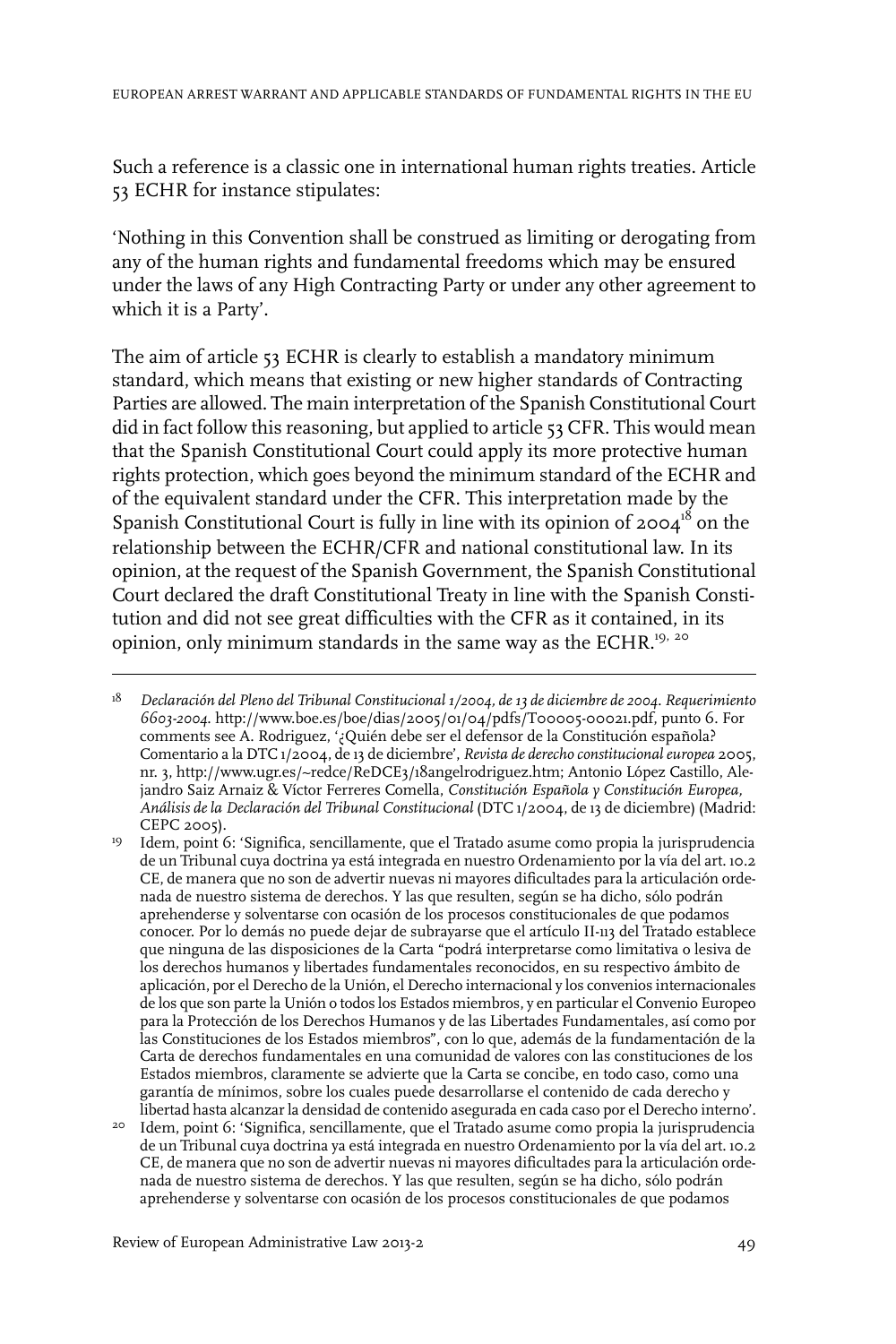The ECJ rejects firmly this interpretation of article 53 CFR. In fact, although the function of article 53 CFR can be compared to the function of article 53 ECHR, it does function in another context. That is also why, in my opinion, article 53 CFR refers to the 'respective field of application' of inter alia Union law. This point has been extensively elaborated by the AG, who underlines that the CFR is not to be regarded as a clause designed to regulate a conflict between, on the one hand, a provision of secondary law which, interpreted in the light of the Charter, sets a given level of protection for a fundamental right and, on the other hand, a provision drawn from a national constitution which provides a higher level of protection for the same fundamental right. It is also in his opinion, that it is by no means apparent from the wording of article 53 of the Charter that it is to be considered as establishing an exception to the principle of the primacy of European Union law. The words 'in their respective fields of application' were chosen by the drafters of the Charter in order not to infringe the principle of primacy, which was explicitly confirmed in declaration 17 to the Treaty of Lisbon signed on 13 December 2007.<sup>21</sup> From the historical analysis of the drafting<sup>22</sup> of article 53 CFR it becomes clear that the wording 'in their respective fields of application' have been deliberately inserted at the demand of the European Commission with the aim to uphold primacy. The ECJ does not analyse the wording 'in their respective fields of application' but jumps directly and in firm wording to the importance of primacy in this respect. The ECJ clearly accepts that member states can, when applying Union law, offer a higher protection than that provided for by the ECHR/CFR. However, this higher level of protection cannot comprise the primacy, unity and effectiveness of EU law. This reasoning can of course only be applied when the EU itself does apply with the minimum standards of the ECHR/CFR (as in the case of *Melloni*). In other words, higher standards are only allowed when compatible with the

conocer. Por lo demás no puede dejar de subrayarse que el artículo II-113 del Tratado establece que ninguna de las disposiciones de la Carta "podrá interpretarse como limitativa o lesiva de los derechos humanos y libertades fundamentales reconocidos, en su respectivo ámbito de aplicación, por el Derecho de la Unión, el Derecho internacional y los convenios internacionales de los que son parte la Unión o todos los Estados miembros, y en particular el Convenio Europeo para la Protección de los Derechos Humanos y de las Libertades Fundamentales, así como por las Constituciones de los Estados miembros", con lo que, además de la fundamentación de la Carta de derechos fundamentales en una comunidad de valores con las constituciones de los Estados miembros, claramente se advierte que la Carta se concibe, en todo caso, como una garantía de mínimos, sobre los cuales puede desarrollarse el contenido de cada derecho y libertad hasta alcanzarla densidad de contenido asegurada en cada caso por el Derecho interno'.

See http://eur-lex.europa.eu/en/treaties/dat/12007L/htm/C2007306EN.01025602.htm; by declaration 17 the content of article I-6 of the Draft Constitutional Treaty was kept on board: 21 'The Constitution and law adopted by the institutions of the Union in exercising competences conferred on it shall have primacy over the law of the Member States'.

<sup>&</sup>lt;sup>22</sup> J. Bering Liisberg, 'Does the EU Charter of Fundamental Rights Threaten the Supremacy of Community Law? – Article 53 of the Charter: a fountain of law or just an inkblot?', *Jean Monnet Working Paper* No 4/01.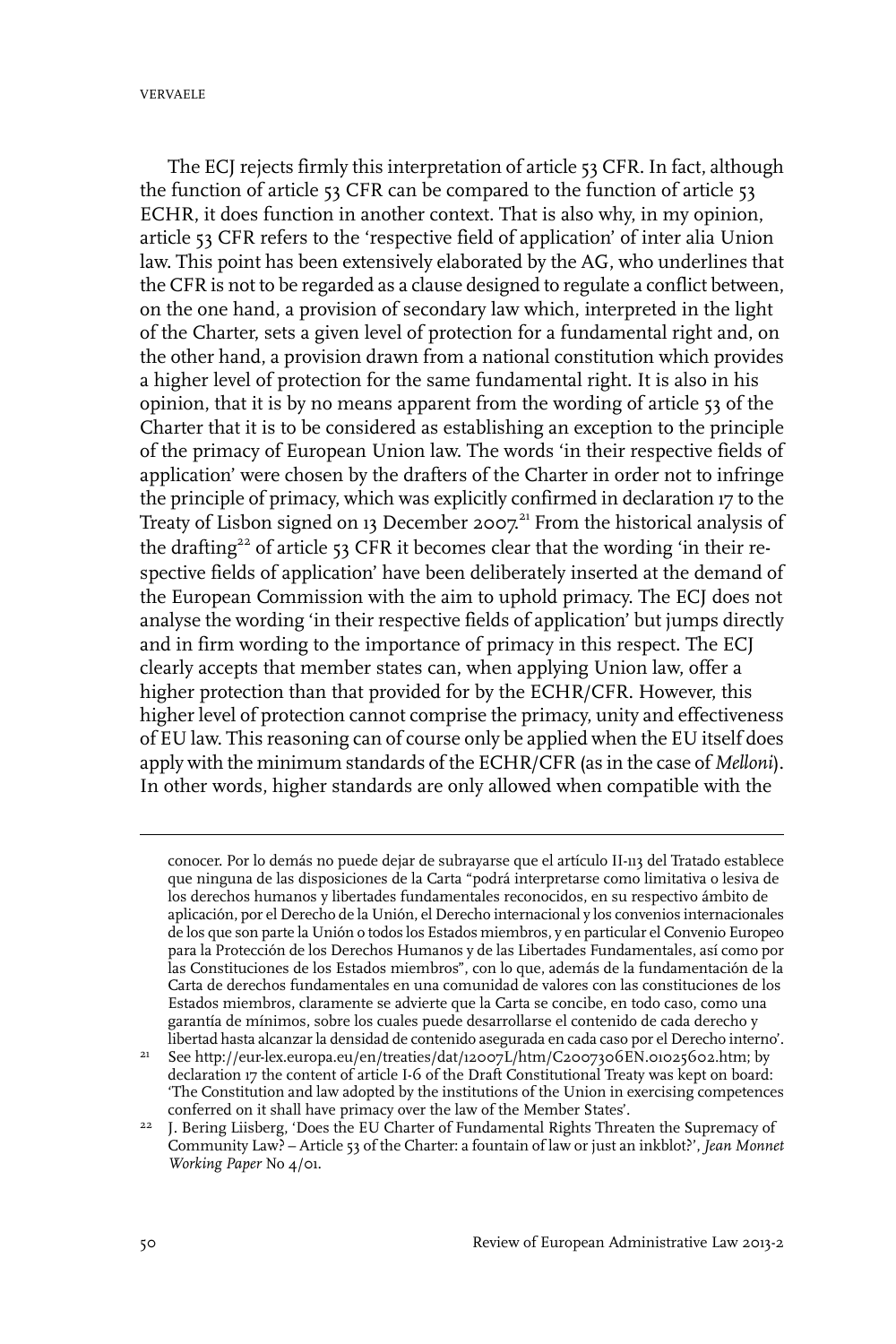primacy, unity and effectiveness of EU law, a reasoning that was also used in the ruling of the same day in the Case *Åkerberg Fransson.*<sup>23</sup> The question arises how this interpretation should be read in the light of primary and secondary Union law that refers to constitutional traditions.

First of all article  $\mathcal{A}(2)$  TEU stipulates:

'The Union shall respect the equality of Member States before the Treaties as well as their national identities, inherent in their fundamental structures, political and constitutional, inclusive of regional and local self-government. It shall respect their essential State functions, including ensuring the territorial integrity of the State, maintaining law and order and safeguarding national security. In particular, national security remains the sole responsibility of each Member State'.

This article does however not apply in the Case *Melloni*. Neither the AG nor Spain qualify the procedural requirement on *in absentia* sentencing as affecting the national identity of the Kingdom of Spain, which is the reason why the ECJ does not deal with article 4 TEU at all in its ruling. In future, the ECJ will however have to face cases in which member states are of the opinion that EU law is infringing upon their national identity. We can thus conclude that not all fundamental rights are covered by the notion of national identity.

The TFEU also deals with constitutional standards in the framework of the Area of FSJ. Article 67 TFEU states clearly:

'The Union shall constitute an area of freedom, security and justice with respect for fundamental rights and the different legal systems and traditions of the Member States'.

Article 82 TFEU, dealing with mutual recognition and harmonisation of criminal procedure, also underlines that the harmonised minimum rules shall take into account the differences between the legal traditions and systems of the member states. Finally, Recital 12 of FD EAW contains an explicit reference to national constitutional rules:

**'**This Framework Decision does not prevent a Member State from applying its constitutional rules relating to due process, freedom of association, freedom of the press and freedom of expression in other media'.

<sup>&</sup>lt;sup>23</sup> Case C-617/10 (Grand Chamber), Judgment of 26th February 2013, see J.A.E. Vervaele, 'The Application of the EU Charter of Fundamental Rights (CFR) and its *Ne bis in idem principle* in the Member States of the EU', [2012/1] *REALaw*, vol 6, 113-134.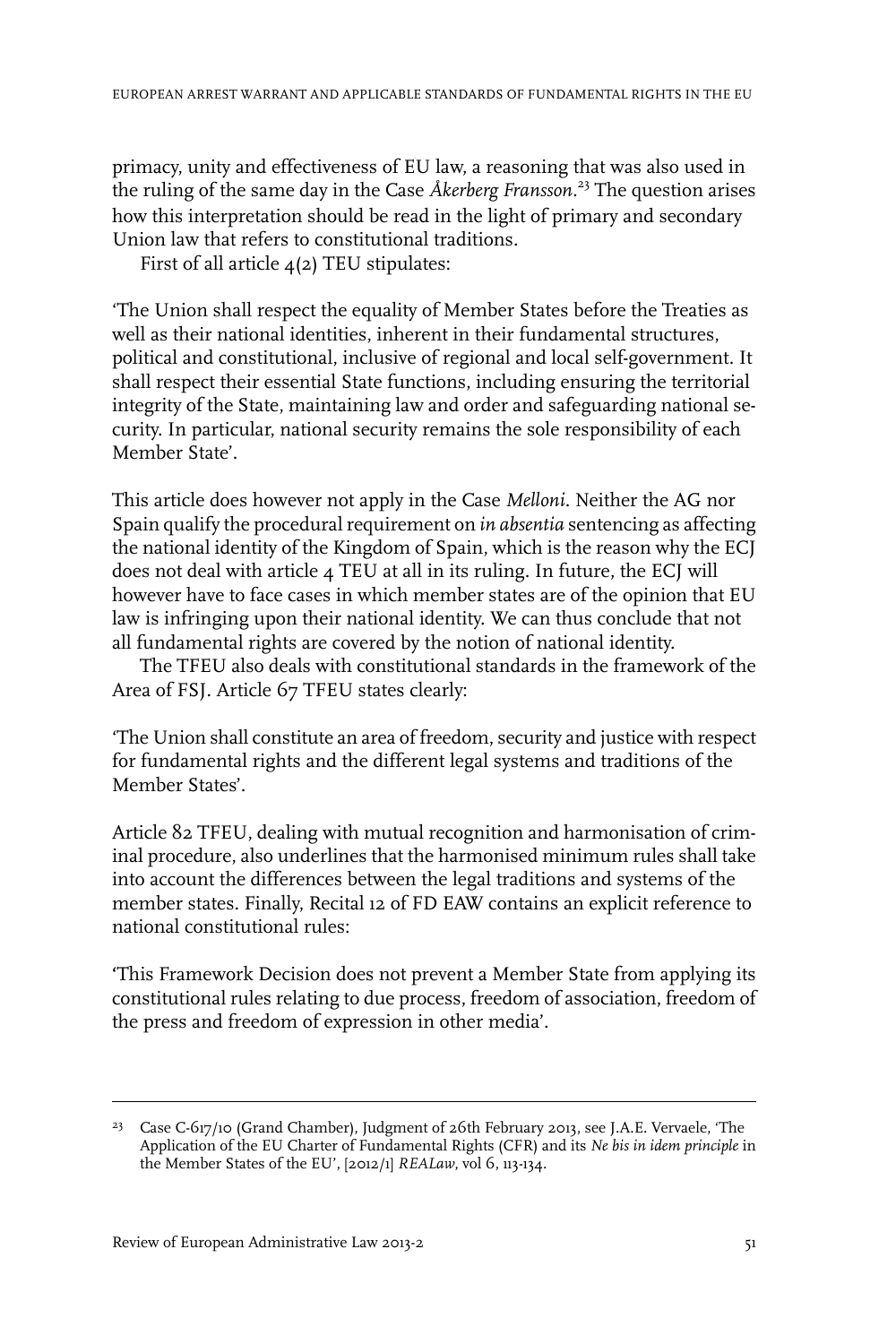The AG dealt with these concerns in his opinion,<sup>24</sup> but considers them taken into account by the amended FD EAW when introducing the harmonised article 4a(1). Under the third pillar regime approval of every member state was indeed necessary. The ECJ did not deal at all with the articles mentioned and could do so because they do not impose any hierarchy in applicable fundamental rights and are of no direct use for the interpretation. However, given the complexity of the area of conflicting standards of fundamental rights, the ECJ has been quite straightforward in its wording. Some authors qualify the ruling as one that sacrifices the highest level of fundamental rights protection for the benefit of the primacy and *effet utile* scope of Union law and imposes the supremacy of the CFR.<sup>25</sup> Others are afraid that constitutional plurality will suffer or that the national constitutional courts will rebel and trigger the Solange-clause.<sup>26</sup>

I do believe that is it too early to derive these conclusions from the *Melloni* ruling. First of all, as also stated by the AG, article 53 is not an isolated article, but has to be read in the light of articles 51 and 52 CFR, which refer to the existence of the plurality of sources of protection for fundamental rights binding the member states. Art 52(3) makes the ECHR a minimum standard and minimum threshold, as the EU can provide more extensive protection. Article 53 supplements the principles stated in article 51 and 52. The Charter is thus not intended to become the exclusive instrument for protecting those rights.

Second, the ruling of the ECJ in *Melloni* is not particularly surprising when it comes to the relationship between primacy and national law. The ECJ has settled case-law on primacy, including of primacy on rules of national constitutional law. The ECJ refers in *Melloni* to primacy as an essential feature of the EU legal order, by which national rules, even of a constitutional order, cannot be allowed to undermine the effectiveness of EU law on the territory of that State. $27$ 

Third, the *Melloni* case is a very specific one, in which all member states have agreed upon balanced harmonisation that does not infringe, neither the ECHR, nor the CFR and in which one Constitutional Court does want to apply higher constitutional standards that risk severely undermining the concepts of mutual trust and recognition, being Treaty based principles in the area of FSJ.

<sup>&</sup>lt;sup>24</sup> Point 144.

N. Lavranos, 'The ECJ's Judgments in Melloni and Åkerberg Fransson: Une ménage à trois 25 difficultés', *European Law Reporter* April 2013, no 4, 133-141.

<sup>&</sup>lt;sup>26</sup> J.H. Reestman & L.F.M. Besselink, 'Editorial after Åkerberg Fransson and Melloni', *European Constitutional Law Review*, 2013,1-5 and Besselink, Fide 2012 'General report', The protection of fundamental rights Post-Lisbon: The interaction between the Charter of Fundamental Rights of the European Union, the European Convention on Human Rights and national constitutions, available at www.fide2012.eu; Besselink, 'Entrapped by the maximum standard: On fundamental rights, pluralism and subsidiarity in the EU', 5 *CML Rev.* (1998) 629-680.

<sup>&</sup>lt;sup>27</sup> Case 11/70 *Internationale Handelsgesellschaft* [1970] ECR 1125, paragraph 3, and Case C-409/06 *Winner Wetten* [2010] ECR I-8015, paragraph 61).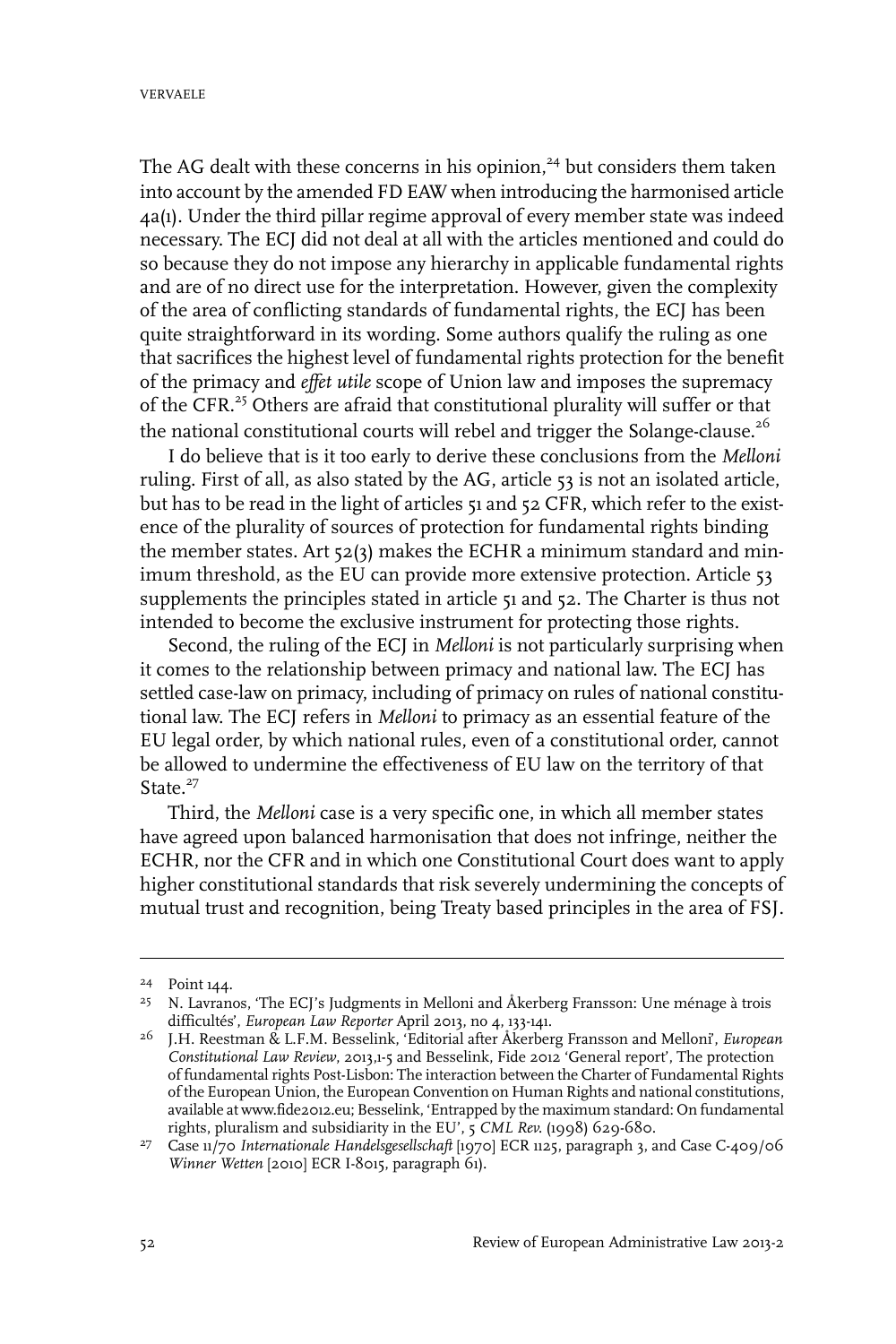This is the reason why *Melloni* cannot be compared to the *Omega* case,<sup>28</sup> where national constitutional standards (*in casu* human dignity) could be used to fill in the exceptions to the freedom of services and goods. It concerns the content of derogations that already existed under EU law.

Fourth, the way in which the ECJ accepts or excludes a margin in the application of national fundamental rights within the EU legal order has not completely changed. Also in relation to other general principles of EU law, such as the principle of effective enforcement or the protection of legitimate expectations, the ECJ has used primacy as an essential feature of Union law and combined it with notions of effectiveness, assimilation and unity. It is surprising that the ECJ does not elaborate on this in the specific framework of the area of FSJ. The AG has rightly underlined that the construction of the area of FSJ is a specific context in which interest are at stake that cannot be taken into account by national constitutional standards and can legitimise adjustments to the level of human rights protection, depending on the different interest at stake.<sup>29</sup> In other words there are situations in which European interests legitimise a proper balance for the common area of FSJ. Unfortunately, the ECJ did not elaborate this and did not take into account either the sensitivity of the issues at stake. The Spanish Constitutional Court, when advising the Government on the draft Constitution Treaty, gave poor legal advice by considering the CFR in all situations as a minimum standard.<sup>30</sup> There can be situations where the CFR is the maximum standard, only of course when in line with the ECHR. It is important for national constitutional Courts to know if and to which extent their constitutional standards can play a role in the EU legal order. It is important to underline that under the Lisbon Treaty the unanimity voting in criminal matters has been replaced by qualified majority voting. This means that member states can end up with a binding solution to which they did not agree. However, member states have the possibility of using an emergency break (referral to European Council) when they believe that the adoption of a directive with criminal (procedural) law content would affect fundamental aspects of its criminal justice system. What if they do not use this political tool? Does it mean that they cannot claim any respect under the Treaties for their constitutional traditions? The ECJ will undoubtably have opportunities to elaborate on this point in future case-law and will have to deal with article  $4(2)$  TEU and let's hope that the ECJ will give us more insight in its reasoning.

Case C-36/02 *Omega Spielhallen- und Automatenaufstellungs-GmbH v. Oberbürgemeísterin der* 28 *Bundesstadt Bonn* [2004] ECR I-9609.

<sup>&</sup>lt;sup>29</sup> Point 112.

<sup>&</sup>lt;sup>30</sup> T. Pérez, 'Constitutional Dialogue on the European Arrest Warrant: The Spanish Constitutional Court Knocking on Luxembourg's Door; Spanish Constitutional Court, Order of 9 June 2011, ATC 86/2011', *European Constitutional Law Review* 2012, 105 ss.; M.P. Manzano, 'The Spanish Constitutional Court and the Multilevel Protection of Fundamental Rights in Europe; Matters Relating to ATC 86/2011, of 6 June', *European Criminal Law Review* 2013, 79 ss.